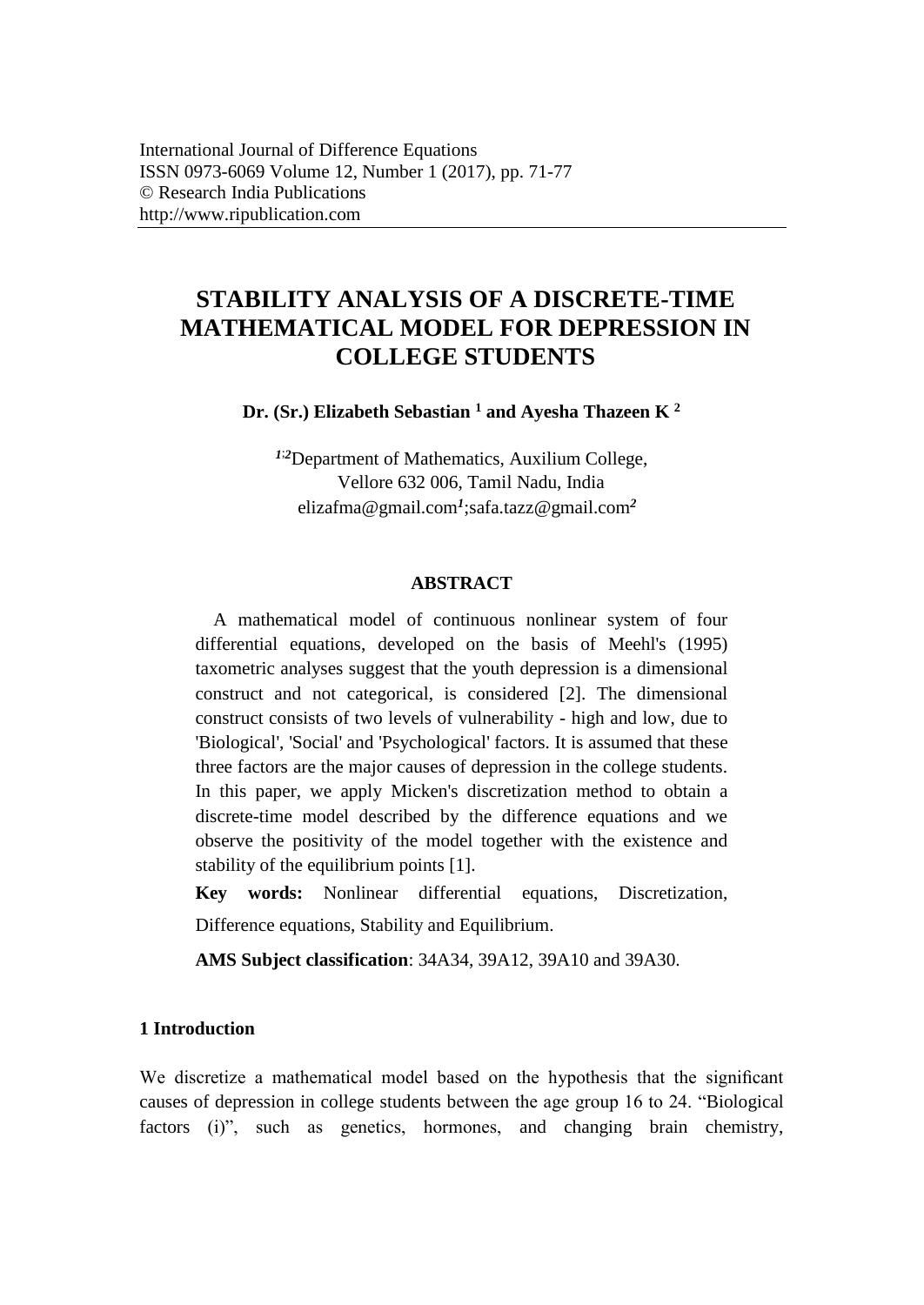"Psychological factors (j)", such as unique life story and its effect on personal attitudes and thinking habits, and "Social factors (k)", such as financial position, social status and isolation from support networks; combine to cause different levels of vulnerability to depression for each person [4]. 'ε' and ' $\mu$ ' is the per capita rate at which students enter and leave the system, respectively. ' $\alpha$ ' is the per capita peer pressure rate exerted by the high vulnerability(H) and depressed(D) classes upon the low vulnerability class(L). 'β' is the per capita peer pressure rate exerted by L upon H. 'δ' is the per capita rate at which students become clinically depressed. 'φ' is the per capita rate at which depressed students seek treatment. '1−φ' is the per capita rate at which depressed students do not seek treatment. 's' is the probability that treatment is successful. 'e' is the probability that the medication has side effects. 'ψ' is the per capita rate at which students leave treatment(T) [5,6]. We interpret R0 in terms of the model.

## **2 Model Equations**

Consider the continuous nonlinear system of four differential equations given by  
\n
$$
\frac{dH}{dt} = i\varepsilon N + j\varepsilon N + k\varepsilon N + \alpha \left(\frac{H+D}{N}\right)L - \beta \left(\frac{L}{N}\right)H - \delta H - \mu H
$$
\n
$$
\frac{dL}{dt} = (1-i)\varepsilon N + (1-j)\varepsilon N + (1-k)\varepsilon N - \alpha \left(\frac{H+D}{N}\right)L + \beta \left(\frac{L}{N}\right)H - \psi \varepsilon T - \mu L
$$
\n
$$
\frac{dD}{dt} = \delta H + \psi \varepsilon (1-s)T + (1-\phi)D - \phi D - \mu D
$$
\n
$$
\frac{dT}{dt} = \phi D - (1-\phi)D - \psi \varepsilon (1-s)T - \psi \varepsilon T - \mu T
$$

The state vector is defined as  $z^{T}(t) = [ H L D T ]$ . N(t) denotes the total population of the college students between the age 16-24, at time t. All the above parameters are assumed to be positive. By summing up all the equations in (1), we obtain the total population dynamics,

$$
\frac{\mathrm{d}N}{\mathrm{d}t} = (3\varepsilon - \mu)N
$$

It can be seen from (2) that the total population is constant when  $3 \epsilon = \mu$ , increases when  $3 \varepsilon > \mu$  and decreases when  $3 \varepsilon < \mu$ . This model is discretized by using Micken's NSFD method, to get

$$
\frac{H_{k+1} - H_k}{h} = i\epsilon N_{k+1} + j\epsilon N_{k+1} + k\epsilon N_{k+1} + \alpha(\frac{H_{k+1} + D_{k+1}}{N_k})L_k - \beta(\frac{L_k}{N_k})H_{k+1} - \delta H_{k+1} - \mu H_{k+1}
$$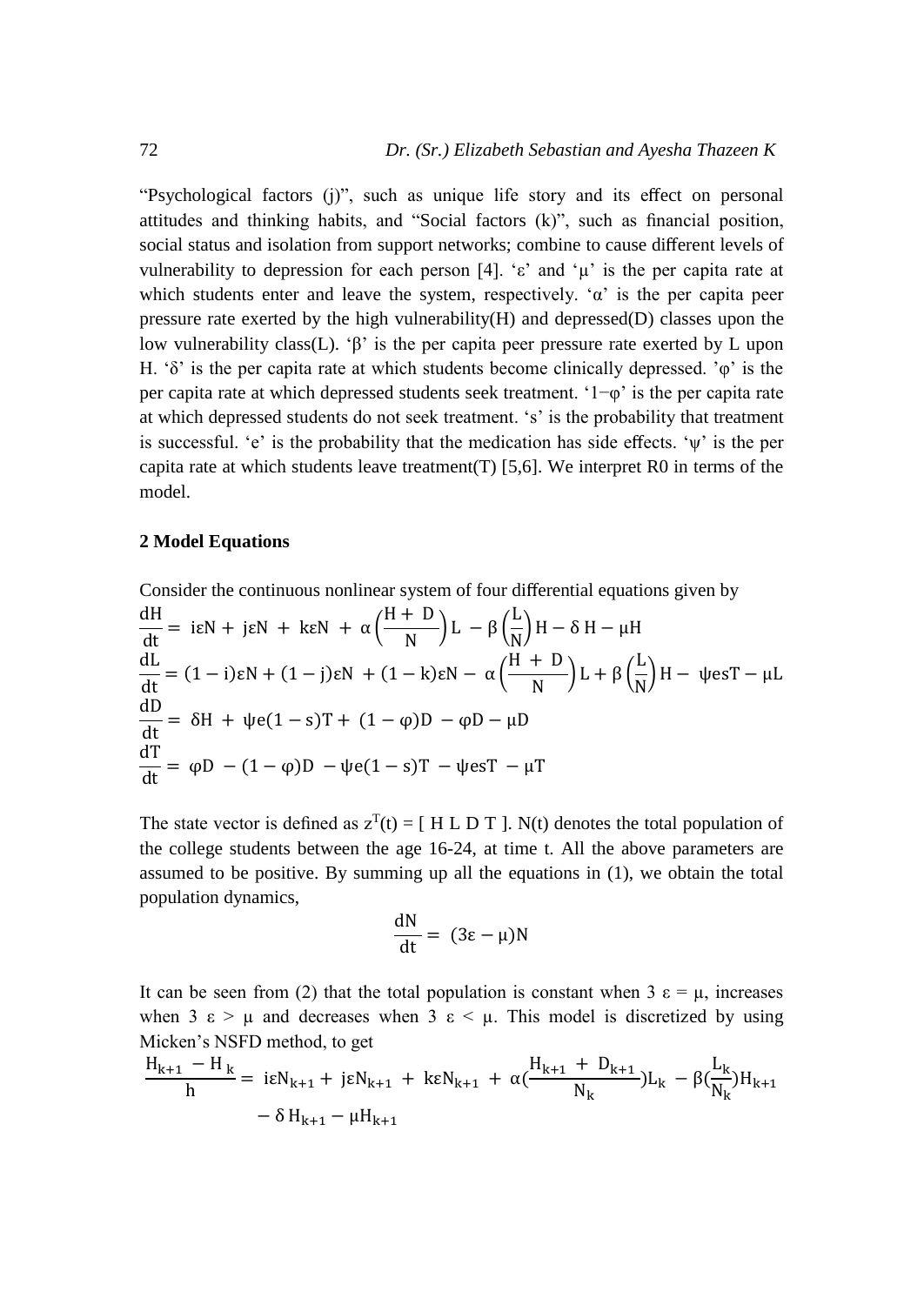$$
\frac{L_{k+1} - L_k}{h} = (1 - i)\epsilon N_{k+1} + (1 - j)\epsilon N_{k+1} + (1 - k)\epsilon N_{k+1}
$$
\n
$$
- \alpha \left(\frac{H_{k+1} + D_{k+1}}{N_k}\right) L_k + \beta \left(\frac{L_k}{N_k}\right) H_{k+1} - \psi e s T_{k+1} - \mu L_{k+1}
$$
\n
$$
\frac{D_{k+1} - D_k}{h} = \delta H_{k+1} + \psi e (1 - s) T_{k+1} + (1 - \phi) D_{k+1} - \phi D_{k+1} - \mu D_{k+1}
$$
\n
$$
\frac{T_{k+1} - T_k}{h} = \phi D_{k+1} - (1 - \phi) D_{k+1} - \psi e (1 - s) T_{k+1} - \psi e s T_{k+1} - \mu T_{k+1}
$$

where h > 0 denotes the integration step while  $H_k$ ,  $L_k$ ,  $D_k$ , and  $T_k$  denote the value of the highly vulnerable, less vulnerable, depressed and treatment at sampling time  $t_k =$ kh which define the discrete-time state vector  $z^T$ <sub>k</sub> = [ H<sub>k</sub> L<sub>k</sub> D<sub>k</sub> T<sub>k</sub> ]. By summing up all the equations in (3), we obtain the dynamics of the total population in discretetime.

$$
\frac{N_{k+1} - N_k}{h} = (3\epsilon - \mu)N_{k+1}
$$

$$
N_{k+1} = \frac{1}{1 + (\mu - 3\varepsilon)h} N_k
$$

which is consistent to the NSFD discretization of equation (2) of the continuous time as in[1]. Rearranging (3) in the following implicit matrix form:

$$
Q(z_k)z_{k+1} = z_k + \Gamma_1(i + j + k)\epsilon h N_{k+1} + \Gamma_2(3-(i + j + k))\epsilon h N_{k+1} = Rz_k,
$$
  
=  $z_k + \Gamma_1(i + j + k)\epsilon h N_{k+1} + (\mu - 3\epsilon)h + \Gamma_2(3-(i + j + k))\epsilon h N_{k+1} + (\mu - 3\epsilon)h$   
=  $Rz_k$ 

where

$$
I_1^T = [1 \quad 0 \quad 0 \quad 0], I_2^T = [0 \quad 1 \quad 0 \quad 0],
$$
  
\n
$$
R = I_{4\times4} + \frac{(i + j + k)\epsilon h}{1 + (\mu - 3\epsilon)h} \begin{bmatrix} 1 & 1 & 1 & 1 \\ 0 & 0 & 0 & 0 \\ 0 & 0 & 0 & 0 \\ 0 & 0 & 0 & 0 \end{bmatrix}
$$
  
\n
$$
+ \frac{(3 - (i + j + k))\epsilon h}{1 + (\mu - 3\epsilon)h} \begin{bmatrix} 0 & 0 & 0 & 0 \\ 1 & 1 & 1 & 1 \\ 0 & 0 & 0 & 0 \\ 0 & 0 & 0 & 0 \end{bmatrix}
$$
  
\n
$$
Q(z_k) = \begin{bmatrix} A & 0 & -B & 0 \\ C & E & B & -F \\ -G & 0 & I & -J \\ 0 & 0 & K & P \end{bmatrix}
$$
 with

 $A = 1 + (\mu + \delta)h + (\beta - \alpha)h \frac{L_k}{N_k}, B = \alpha h \frac{L_k}{N_k}, C = (\alpha - \beta)h \frac{L_k}{N_k}, E = 1 + \mu h, F = \psi \text{esh}, G = \delta h,$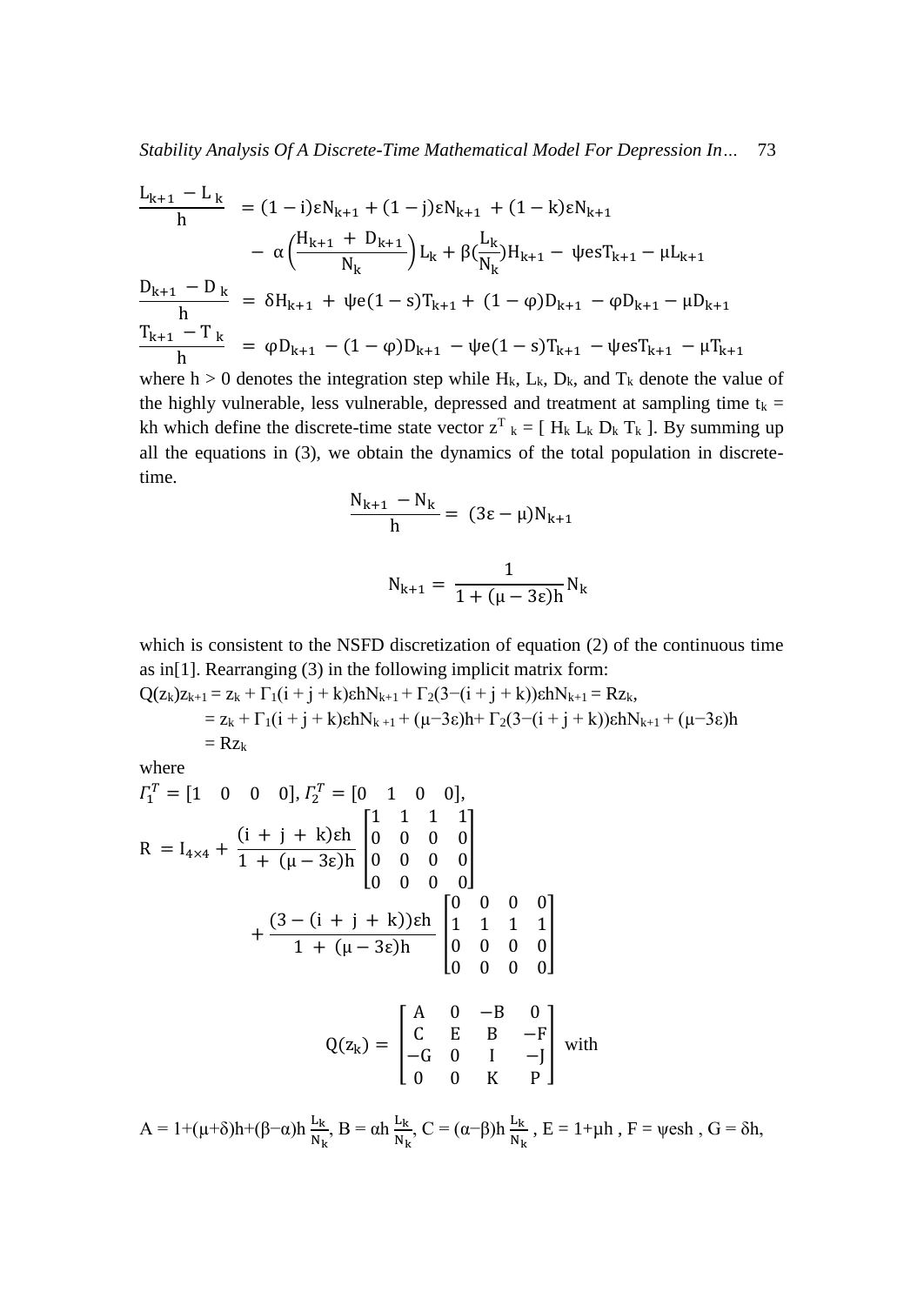I = 1+2φh+  $\mu$ h–h, J =  $\psi e(1-s)h$ , K =  $(1-2\varphi)h$ , P = 1+ $(\psi e+\mu)h$ .

Note: The matrix  $Q(z_k)$  depends explicitly on  $z_k$  through entries A, B and C, since they depend on  $N_k$  and  $L_k$  as (8) shows. Equation (6) gives the value of the state vector  $z_{k+1}$ , as

 $z_{k+1} = Q(z_k)^{-1} R z_k$ . (8)

#### **3 Existence and stability of equilibrium points**

The discrete - time equation system $(3)$  and continuous - time equation system $(1)$ posses the same equilibrium points, given by (1) The only equilibrium point is given by the trivial one  $H^* = L^* = D^* = T^* = 0$  when  $3\varepsilon \neq \mu$ 

(2) The total population is constant, i.e.  $N(t) = N = N(0) = H(0) + L(0) + D(0) + T(0)$ when 3  $\varepsilon = \mu$  and there are three potential equilibrium points given by [1]: (a) The trivial one  $H^* = L^* = D^* = T^* = 0$ , (b)  $L^* = N$ ,  $H^* = L^* = D^* = T^* = 0$ , (c) The professed endemic equilibrium point :

$$
H^* \ = \frac{\alpha D^* L^*}{(\mu + \delta) N + (\beta - \alpha) L^*}, \ L^* \ = \frac{\alpha H^* + \alpha D^* - \psi e s N T^*}{\beta H^* - \mu N}, \ D^* = \frac{\delta H^* + \psi e (1 - s) N T^*}{\mu + 2 \varphi - 1}, \ T^* = \frac{(2 \varphi - 1) D^*}{\psi e + \mu}
$$

Stability of the equilibrium points: When  $3\varepsilon = \mu$ , we get two nontrivial equilibrium points: the disease-free and the endemic equilibrium points. Now, the nonlinear system (6) is linearized around these equilibrium points and the first Lyapunov theorem (linearization theorem) is used. Thus, the linearized equation reads the inverse of the matrix exists and the constraint  $1 + (\mu - 3\varepsilon)$  h > 0 [1],  $\left(\frac{\partial R^{-1}Q(z_k)z_{k+1}}{\partial z}\right)$  $\frac{Q(z_k)z_{k+1}}{\partial z_{k+1}}$  $u_{k+1} = u_k$  where  $z^*$  denotes the corresponding equilibrium point and  $u_k = z_k - z^*$  is the incremental variable. The results are obtained from the implicit equation (6) because of the advantage that the calculus of the Jacobian matrix is easy[1]. First, we write  $Q(z_k)$  ·  $z_{k+1}$  in terms of  $z_{k+1}$  only.

$$
Q(z_{k}) \cdot z_{k+1} = \begin{bmatrix} X_{11} & X_{12} & X_{13} & X_{14} \\ X_{21} & X_{22} & X_{23} & X_{24} \\ -G & 0 & I & -J \\ 0 & 0 & K & P \end{bmatrix} \text{ with}
$$
  
\n
$$
X_{11} = 1 + (\mu + \delta)h + \frac{(\beta - \alpha)h (CH_{k+1} + EL_{k+1} + BD_{k+1} - FT_{k+1})}{N}, X_{12} = 0, X_{13} =
$$
  
\n
$$
\frac{-\alpha h (CH_{k+1} + EL_{k+1} + BD_{k+1} - FT_{k+1})}{N}, X_{14} = 0, X_{21} =
$$
  
\n
$$
\frac{(\alpha - \beta)h (CH_{k+1} + EL_{k+1} + BD_{k+1} - FT_{k+1})}{N}, X_{22} = E, X_{23} =
$$
  
\n
$$
\frac{\alpha h (CH_{k+1} + EL_{k+1} + BD_{k+1} - FT_{k+1})}{N}, X_{24} = -F.
$$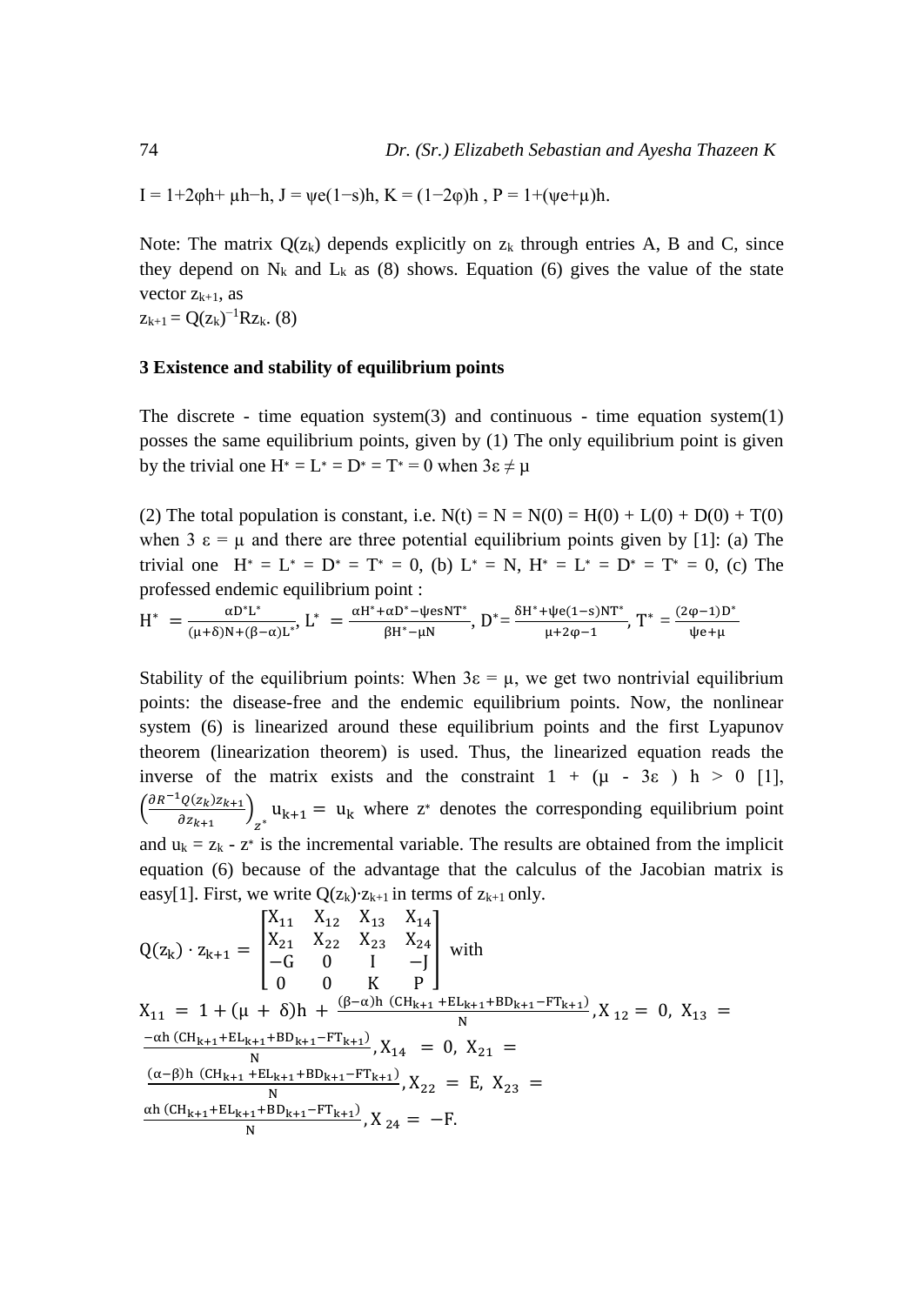The Jacobian is given by,

$$
\left(\frac{\partial R^{-1}Q(z_k)z_{k+1}}{\partial z_{k+1}}\right) = R^{-1} \cdot \begin{bmatrix} Y_{11} & Y_{12} & Y_{13} & Y_{14} \\ Y_{21} & Y_{22} & Y_{23} & Y_{24} \\ -G & 0 & I & -J \\ 0 & 0 & K & P \end{bmatrix}
$$

with 
$$
Y_{11} = 1 + (\mu + \delta)h + \frac{(\beta - \alpha)h (2CH^* + EL^* + BD^* - FT^*)}{N} - \frac{\alpha h (CD^*)}{N}, \qquad Y_{12} = \frac{(\beta - \alpha)h (BH^*)}{N} - \frac{\alpha h (ED^*)}{N}, \qquad Y_{13} = \frac{(\beta - \alpha)h (BH^*)}{N} - \frac{\alpha h (CH^* + EL^* + 2BD^* - FT^*)}{N}, \qquad Y_{14} = \frac{(\alpha - \beta)h (2CH^* + EL^* + BD^* - FT^*)}{N} + \frac{\alpha h (CD^*)}{N}, \qquad Y_{22} = E + \frac{(\beta - \alpha)h (EH^*)}{N} - \frac{\alpha h (ED^*)}{N}, \qquad Y_{23} = \frac{(\beta - \alpha)h (BH^*)}{N} - \frac{\alpha h (CH^* + EL^* + 2BD^* - FT^*)}{N}, \qquad Y_{24} = -F.
$$

Around the disease free equilibrium point ( $L^* = N$ ,  $H^* = L^* = D^* = T^* = 0$ ),

$$
R^{-1} \cdot \begin{bmatrix} Z_{11} & Z_{12} & Z_{13} & Z_{14} \\ Z_{21} & Z_{22} & Z_{23} & Z_{24} \\ -G & 0 & I & -J \\ 0 & 0 & K & P \end{bmatrix}
$$

with  $Z_{11} = 1 + (\mu + \delta)h + (\beta - \alpha)hE$ ,  $Z_{12} = 0$ ,  $Z_{13} = -\alpha hE$ ,  $Z_{14} =$ 0,  $Z_{21} = (\alpha - \beta)hE$ ,  $Z_{22} = E$ ,  $Z_{23} = -\alpha hE$ ,  $Z_{24} = 0$ .

The reduced system is given by,

|                                             | $-\alpha$ hE |                                                                                                                                                                                                                                    |  |  |
|---------------------------------------------|--------------|------------------------------------------------------------------------------------------------------------------------------------------------------------------------------------------------------------------------------------|--|--|
| $\begin{bmatrix} E \\ 0 \\ 0 \end{bmatrix}$ |              | $\begin{bmatrix} 0 \\ -J \\ P \end{bmatrix} \begin{bmatrix} \mathbf{u}_{2,k+1} \\ \mathbf{u}_{3,k+1} \\ \mathbf{u}_{4,k+1} \end{bmatrix} = \begin{bmatrix} \mathbf{u}_{2,k} \\ \mathbf{u}_{3,k} \\ \mathbf{u}_{4,k} \end{bmatrix}$ |  |  |
|                                             |              |                                                                                                                                                                                                                                    |  |  |

2

The system mentioned above will be asymptotically stable provided that all the eigenvalues of the left-hand side matrix are strictly greater than 1 in absolute value[1]. The eigenvalues of are given by,  $\lambda_1 = E = 1 + \mu h$ ,  $\lambda_2 = \frac{(P+I) + \sqrt{(P+I)^2 - 4(I_P+JK)}}{2}$  $\frac{1}{2}$   $\frac{2}{3}$   $\lambda_3$  =  $(P+I)-\sqrt{(P+I)^2-4(IP+JK)}$  $\frac{11 - 4(11 + 11)}{2}$ .  $R_0 = \frac{(P+I)+\sqrt{(P+I)^2-4(IP+JK)}}{2}$ 

The linearized system is globally stable around the disease-free equilibrium point,  $u_{1,k},u_{2,k},u_{3,k},u_{4,k},\rightarrow 0$  and  $L_k \rightarrow N$  as  $k\rightarrow\infty$ , while the non linear system is locally stable around the equilibrium point [1]. The discrete - time model (3) is locally asymptotically stable around the disease - free equilibrium point when  $3\varepsilon = \mu$  if R<sub>0</sub> < 1 [1]. If  $3\varepsilon = \mu$  and  $R_0 > 1$  then the solution of the discrete - time model (3) tends to the endemic equilibrium point (or) some variables of the discrete - time model (3)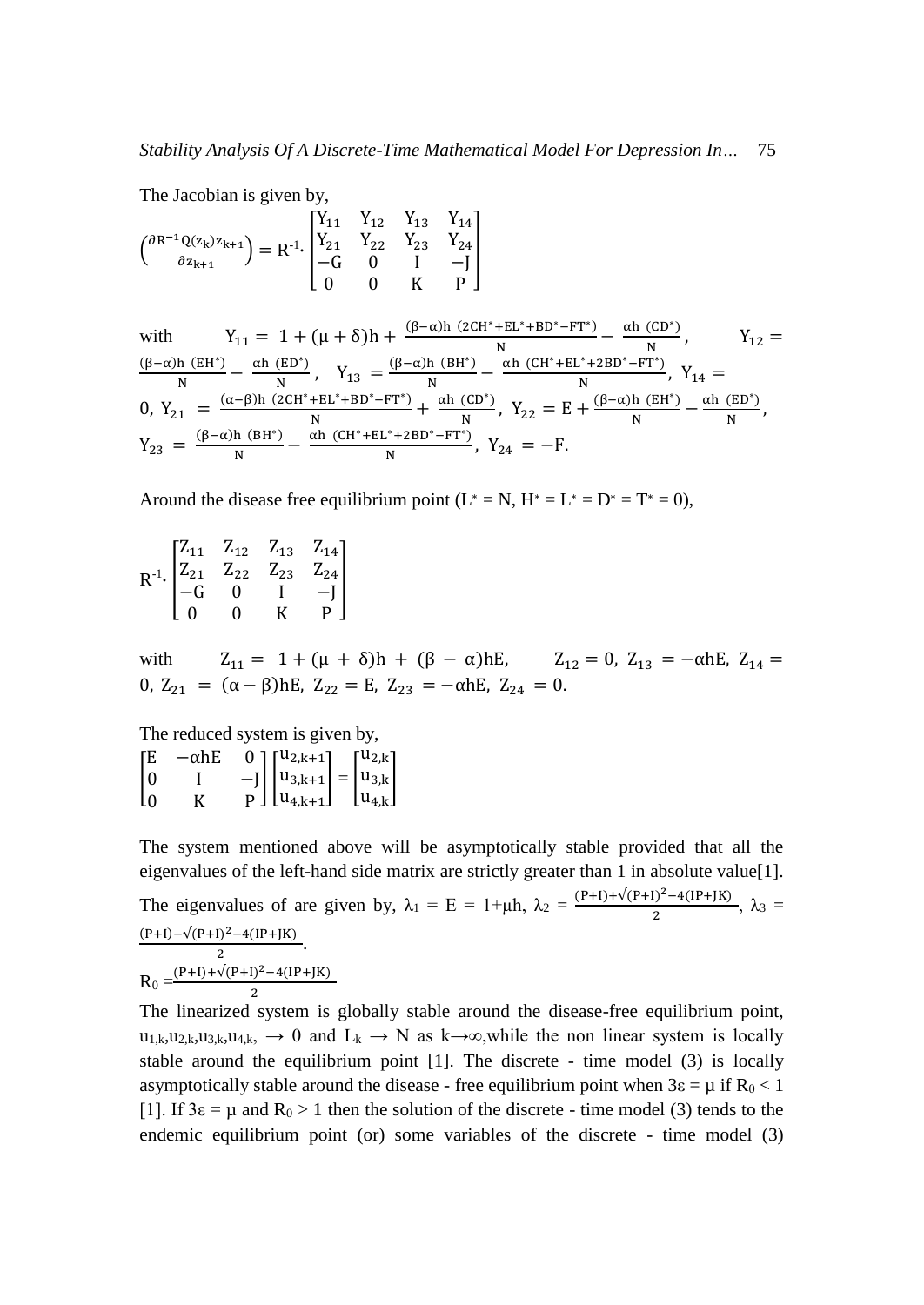oscillate<sup>[1]</sup>. The disease-free equilibrium point is unstable when  $R_0 > 1$  by which the equilibrium point must be an endemic equilibrium point. In other case, if any of the variables does not converge to a finite limit it must oscillate [1].

#### **4 Numerical simulations**

We have provided the numerical simulation using MATLAB. The results are obtained for the hypothetical values of the parameters.

We have provided the numerical simulation using MATLAB. The results are obtained for the hypothetical values of the parameters. In figure 1, i,j, $k = 0.33$ ,  $\varepsilon, \mu = 0.5$ ,  $\alpha =$  $0.65$ , $\beta = 0.90$ , $\delta = 0.40$ , $\varphi = 0.655$ , $\psi = 0.554$ , $s = 0.80$ , $e = 0.30$ ; in figure 2, i,j, $k = 0.33$ ,  $\varepsilon_{\mu} = 0.5, \alpha = 0.30, \beta = 0.90, \delta_{\mu} = 0.55, \delta = 0.60, \epsilon = 0.35$ ; in figure 3, i,j, $k = 0.33$ ,  $\varepsilon, \mu = 0.5, \alpha = 0.55, \beta = 0.90, \delta = 0.25, \phi = 0.655, \psi = 0.554, s = 0.80, e = 0.30$ ; in figure 4, i,j,k = 0.33,  $\varepsilon, \mu = 0.5, \alpha = 0.90, \beta = 0.30, \delta, \phi, \psi = 0.55, s = 0.60, e = 0.35$ .



#### **5 Conclusion**

By increasing the value of α, we see that the rate of depression is increased. Also, by increasing the value of β, we see that the rate of less vulnerable students is increased. Therefore, by managing the parameters of the peer pressure, i.e.  $\alpha$  and  $\beta$ , we can control depression to much extent. Another important parameter which is vital to manage is the treatment parameter φ.